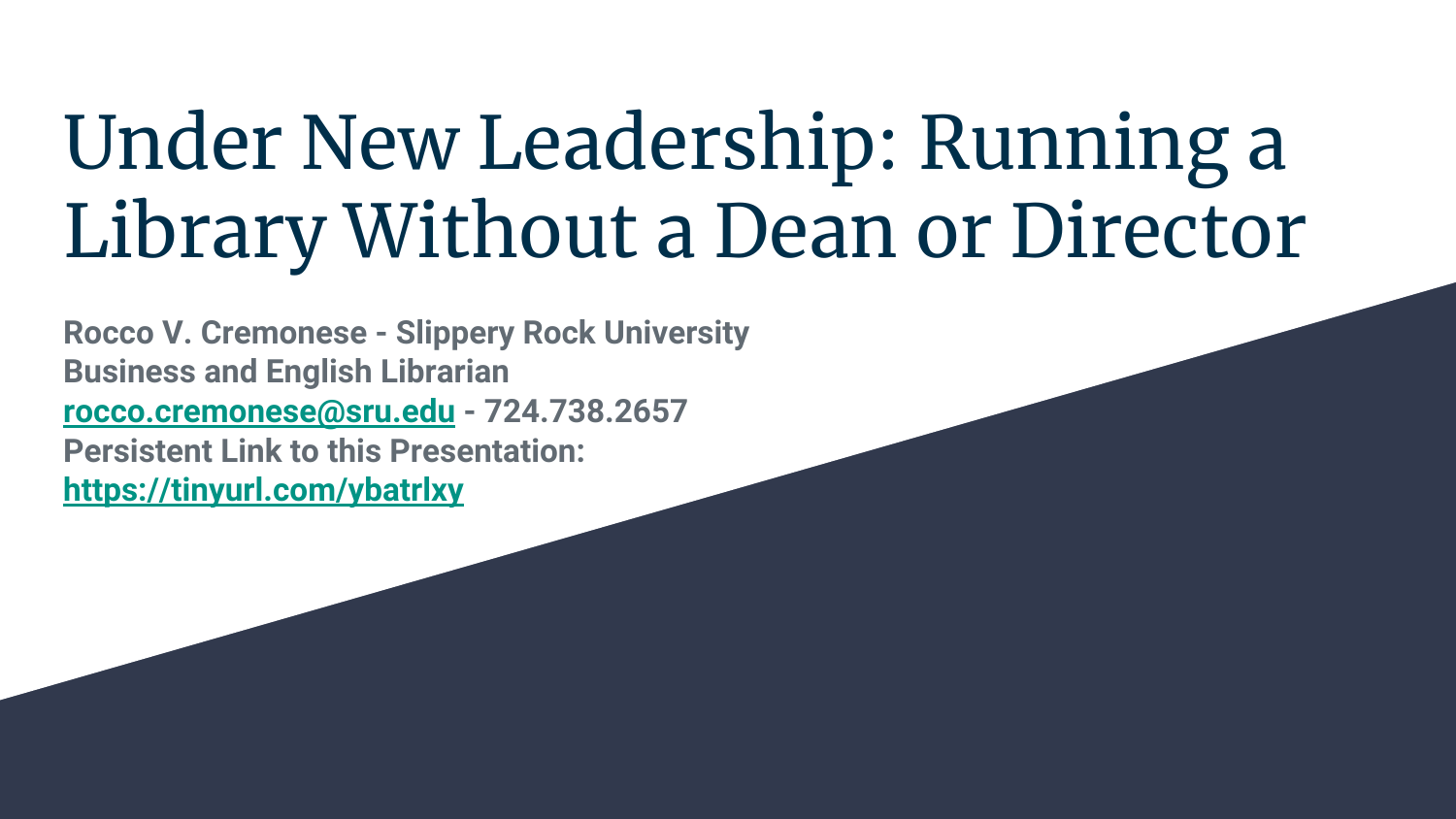About SRU's Library: • Serves  $-8665$ Students and 459 Faculty as of AY 2017-2018

● Employs - 8 Library Faculty 12 Library Staff ~85 Student Workers

- Renovated throughout 2013-2018
- Home to many "non-library" departments:
	- **Career Education &** Development
	- Academic Services
	- The Math Emporium
	- The Tutoring Center
	- The Writing Center
	- The Center for Teaching and Learning
	- The Office for Community-Engaged Learning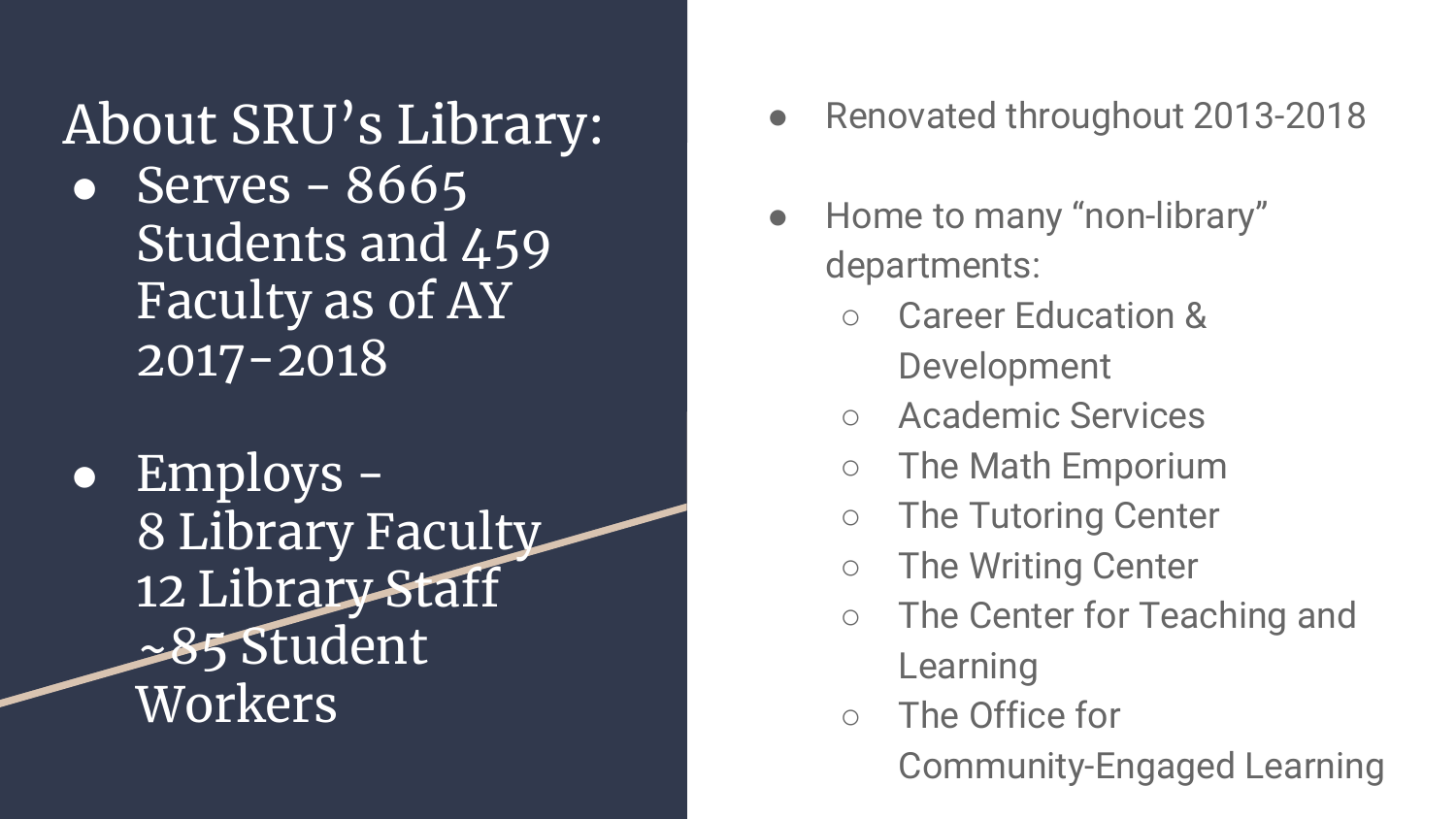# Part 1 - In The

Beginning...

- 1973 Fall 2014 Lib. Director
	- Reports to Provost
	- Oversees Library Faculty and Staff (Library Faculty Supervise Staff in their Units)
	- Represents Library at all Administrative Functions (Keystone Library Network Director Meetings, etc.)
	- Director retires and recommends University NOT fill his position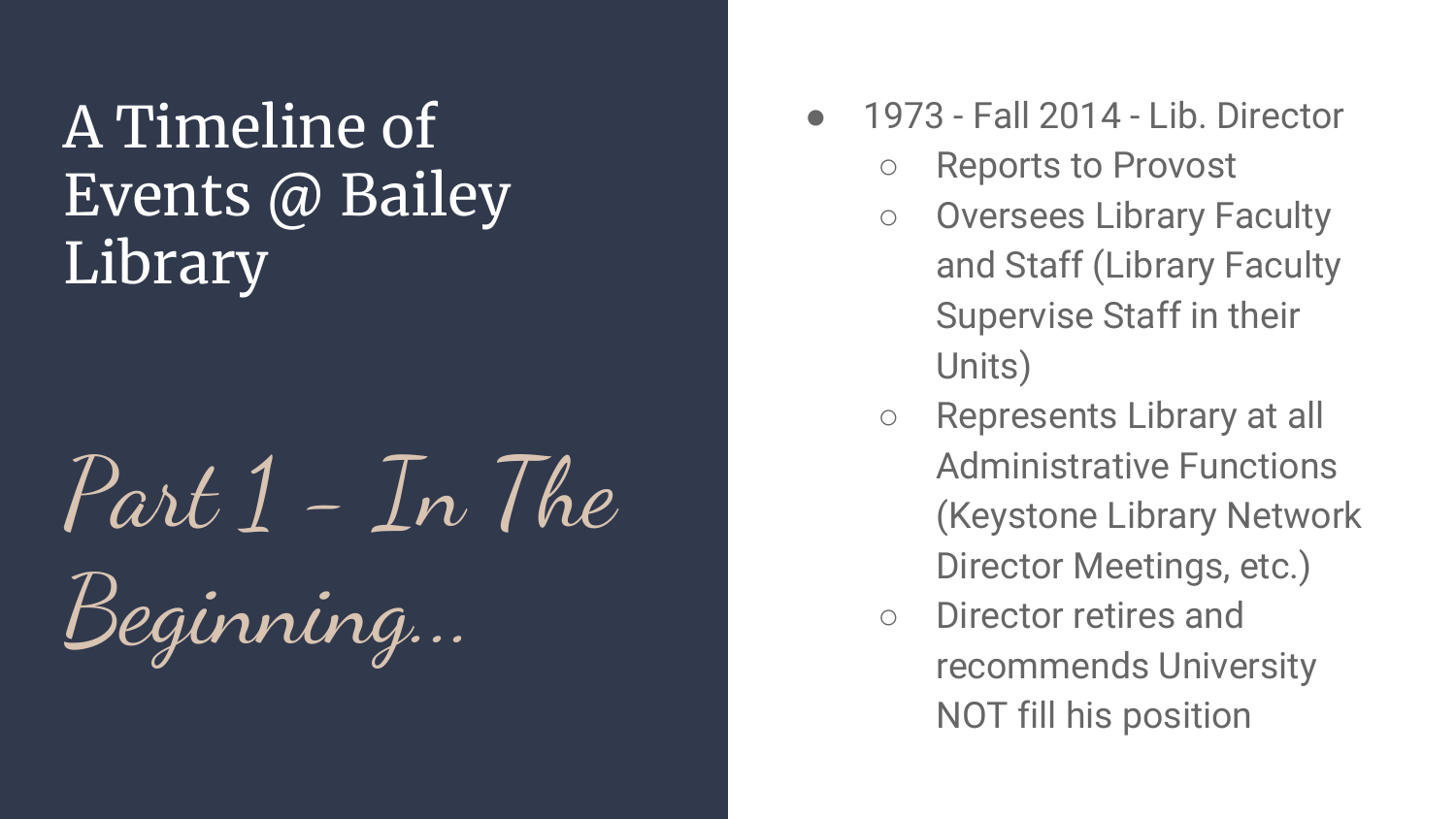## Part 2 - The Dark Ages

- **Fall 2014 Interim Director** 
	- Associate Provost for Academic Planning, Resource Management, and Assessment
	- No Library Experience
	- Fantastic\* Financial Bottom Line Type of Leader
	- "The Library doesn't bring money into the University the way an Academic Department Does"
	- Library Faculty Chair handled "nuts and bolts"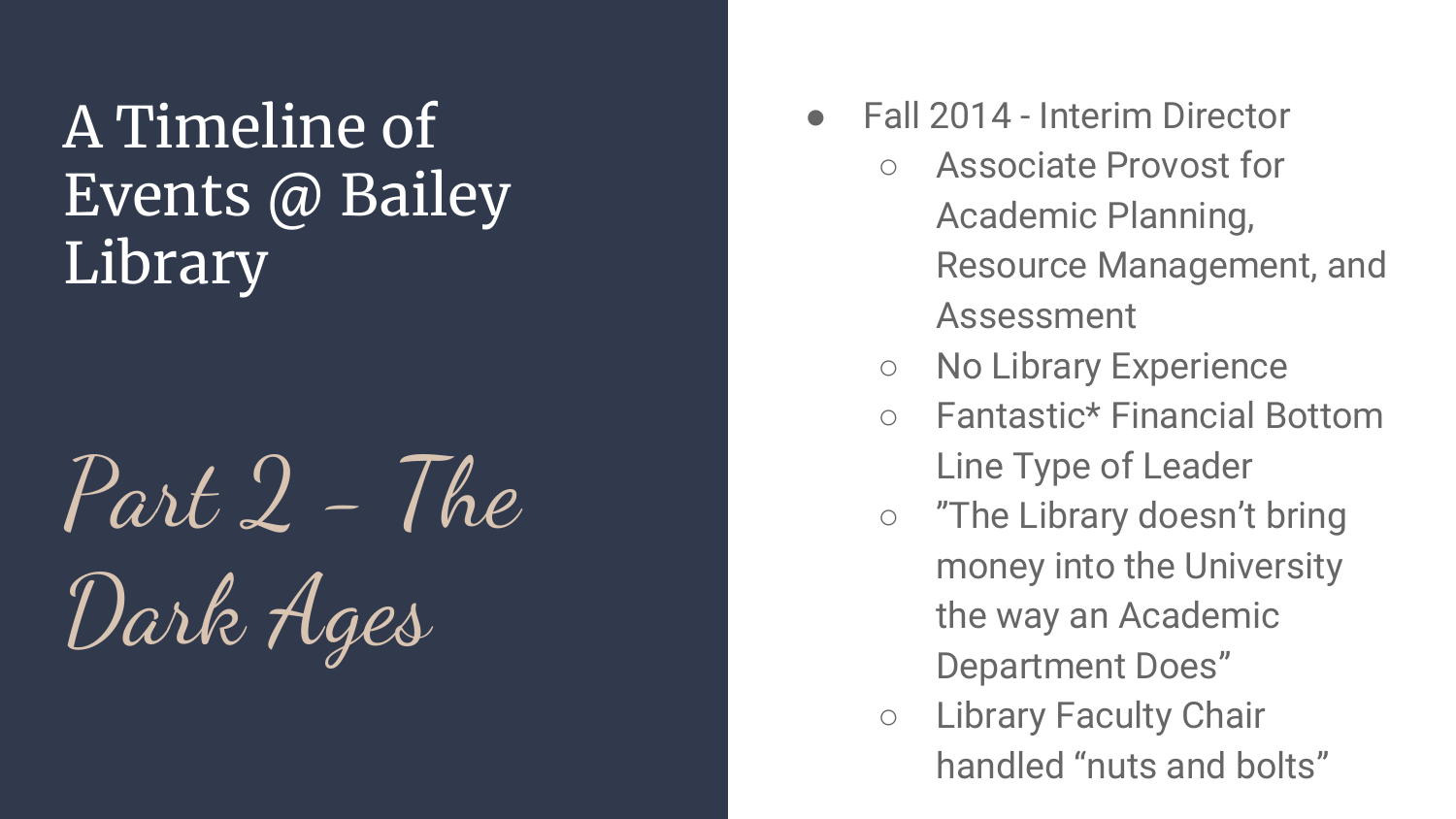## Part 3 - Slightly Brighter Ages

- Early 2015 Early 2016 Administrative Restructure
	- (Interim) Associate Provost of Transformational **Experiences**
	- Pro: Better Understanding of the Library's Value
	- Pro: Former Academic Faculty Member
	- Con: No Administrative or Library Experience
	- Con: Divided Attention
	- Con: Chair continued w/ "Nuts and Bolts"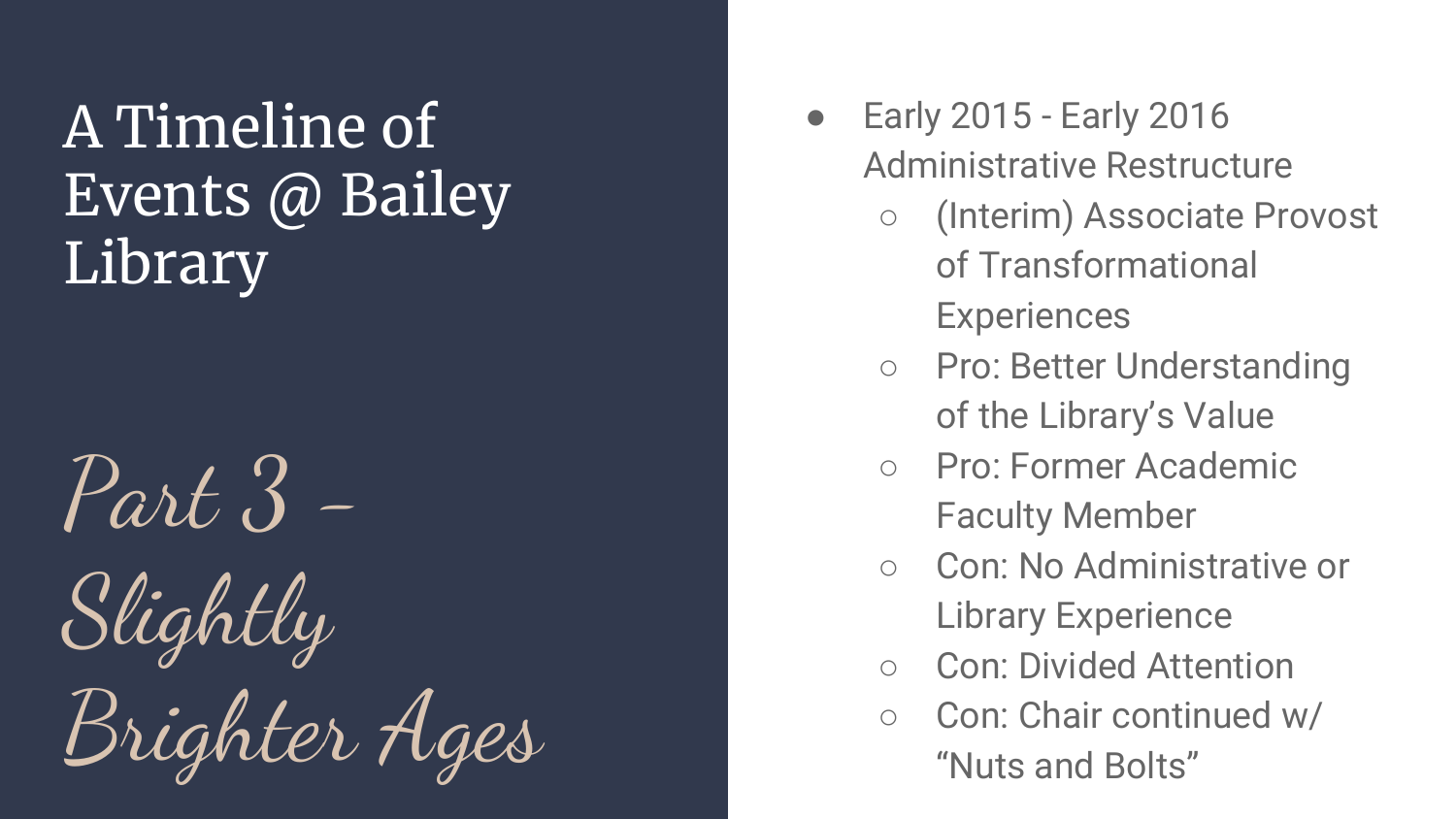### $Part\overline{4}$  - The New Normal

- 2016 Present
	- Adopted a variation of the "Millersville" Model
	- Interim Tag Removed from AP of TE
	- Library Manager hired from within to oversee building and Library Staff
	- Library Faculty transitioning away from staff supervision
	- Chair no longer responsible for "nuts and bolts"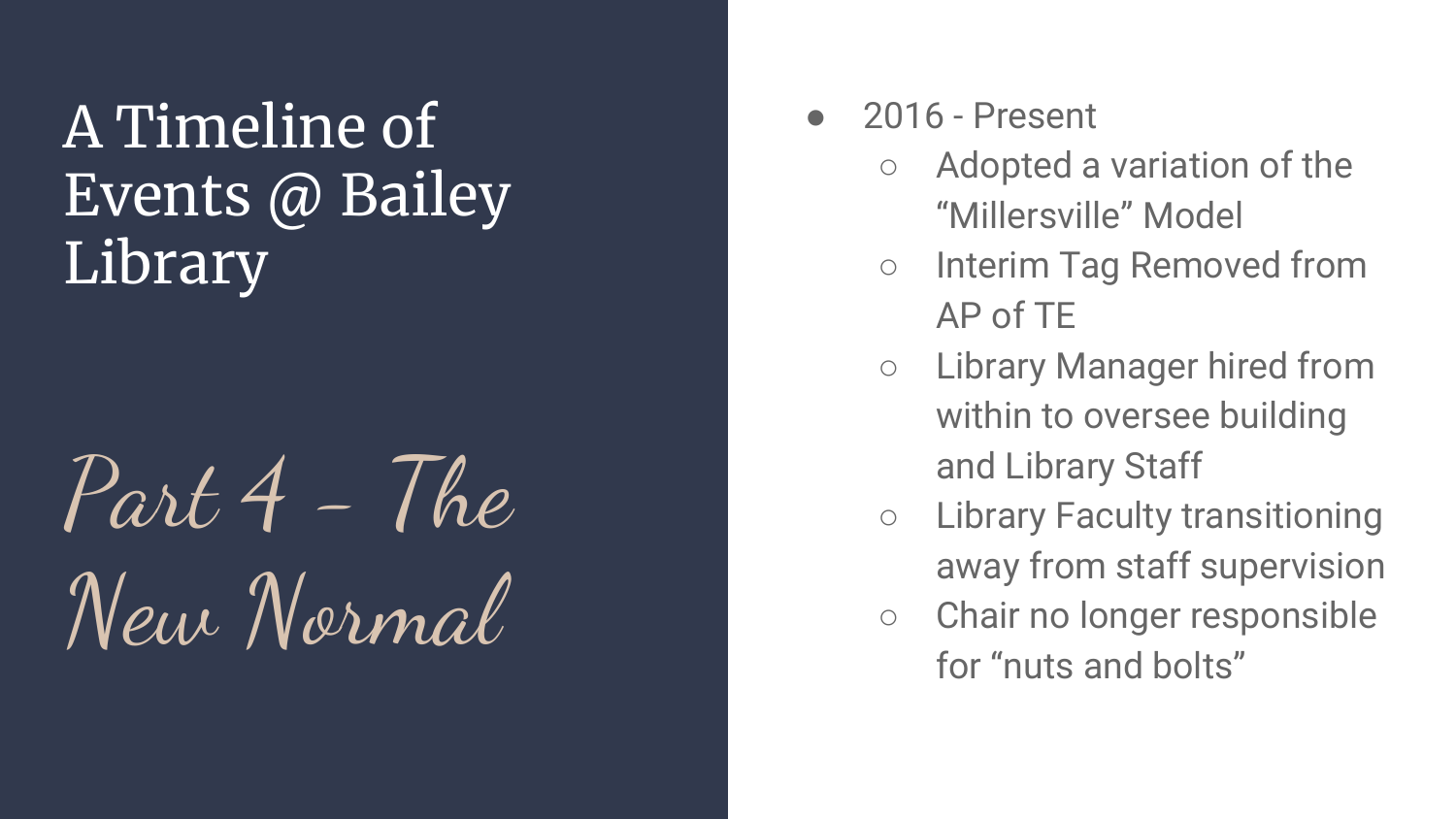### Strengths and Weaknesses of Our Arrangement

- Proximity to Power
	- AP is one step from Provost
- Good Working Relationships between AP, Manager, Chair/Faculty
- Outside Perspective (This can also be viewed as a weakness)
- Saving money somewhere?
- AP not Active at State Level
- Long Period of Library Faculty Ruling by Committee
- AP and Manager outnumber Library Faculty Chair
- Library's position in Transformational Experiences still an awkward marriage
- AP has a TON of non-library things to do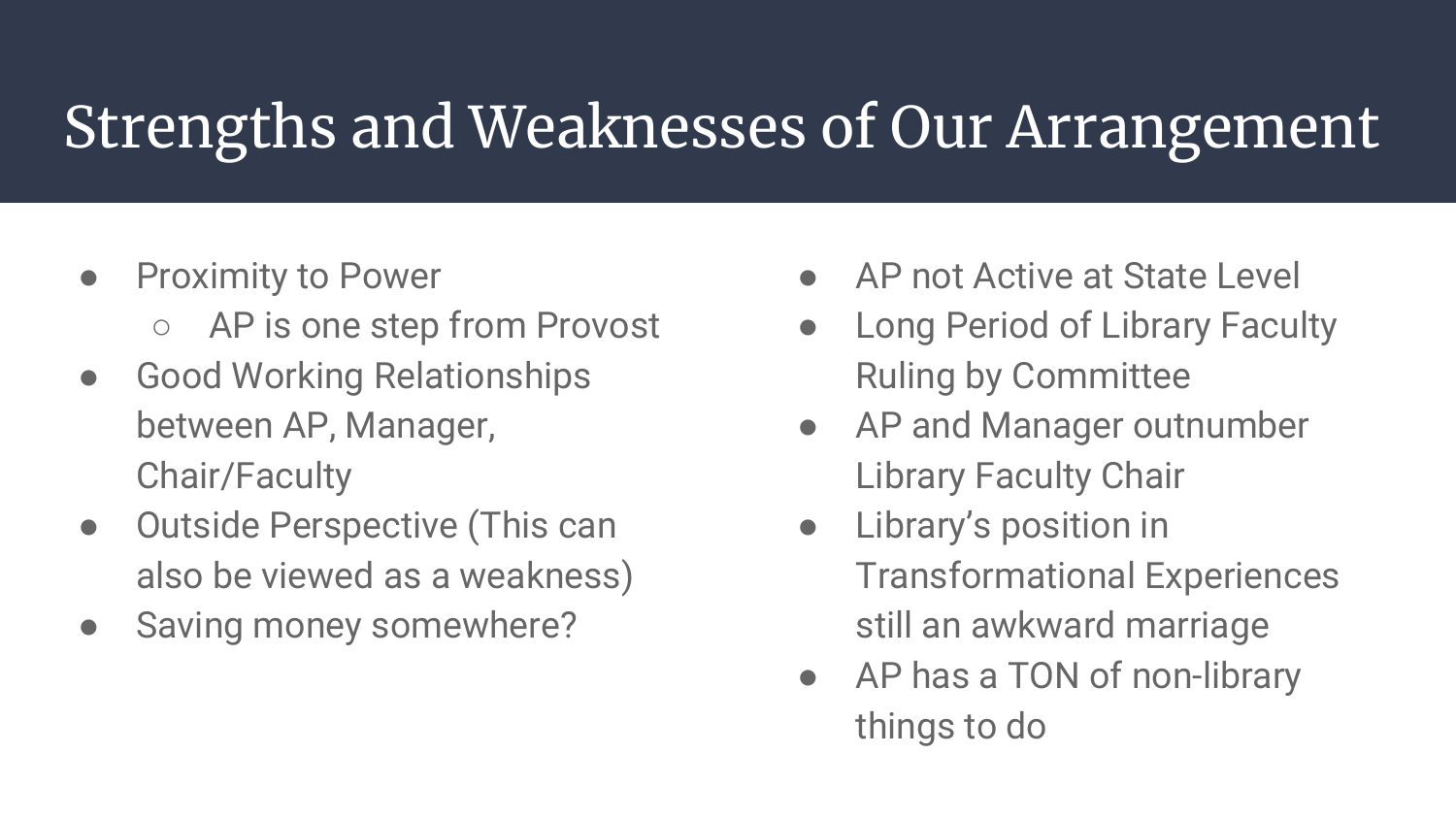### Perspectives from an Associate Provost

- Library Acronyms
	- KLN, SSHELCO, PALCI Are you lost yet?
- Learned how libraries really are "Separate from the University"
- Learned much more about The State System\*
- Budgeting Growth and **Experiences**

#### Takeaways:

- Before the transition, try to identify things that are obvious to library folk.
- Strive to communicate to university leadership the ins-and-outs of a position - is there a clear, updated description?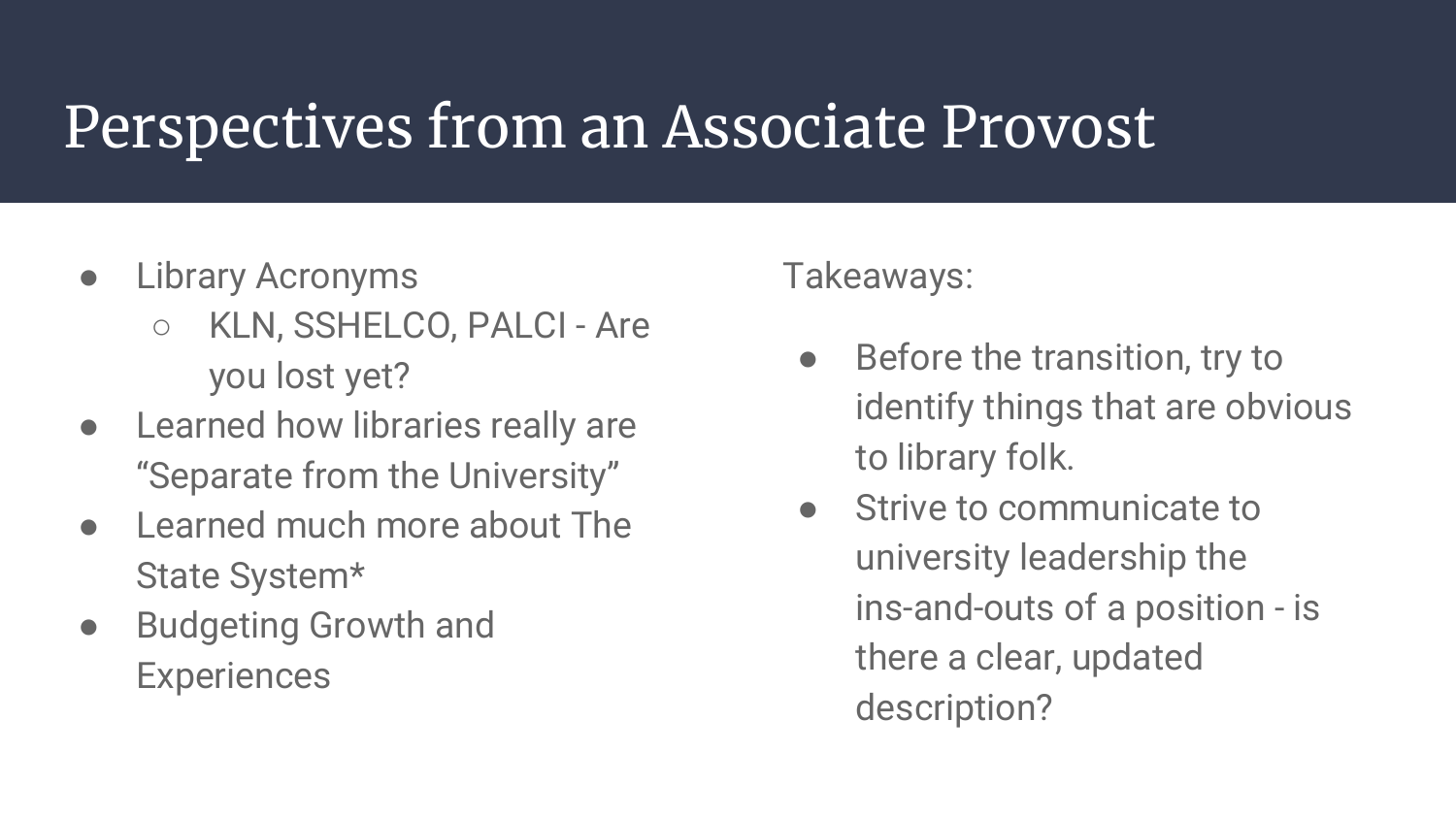### Perspectives from a Library Manager

- Being promoted from within holds strengths, but also weaknesses
- Clearly define lines of responsibility
- Open Communication throughout the transition is vital
- Even if you use "someone else's" model it still needs to be adapted to fit your library

#### Takeaways:

- Growing into a position is a great idea but a clear description is vital
- Try to communicate to all levels of the library when leaders change
- There is NO "one size fits all"